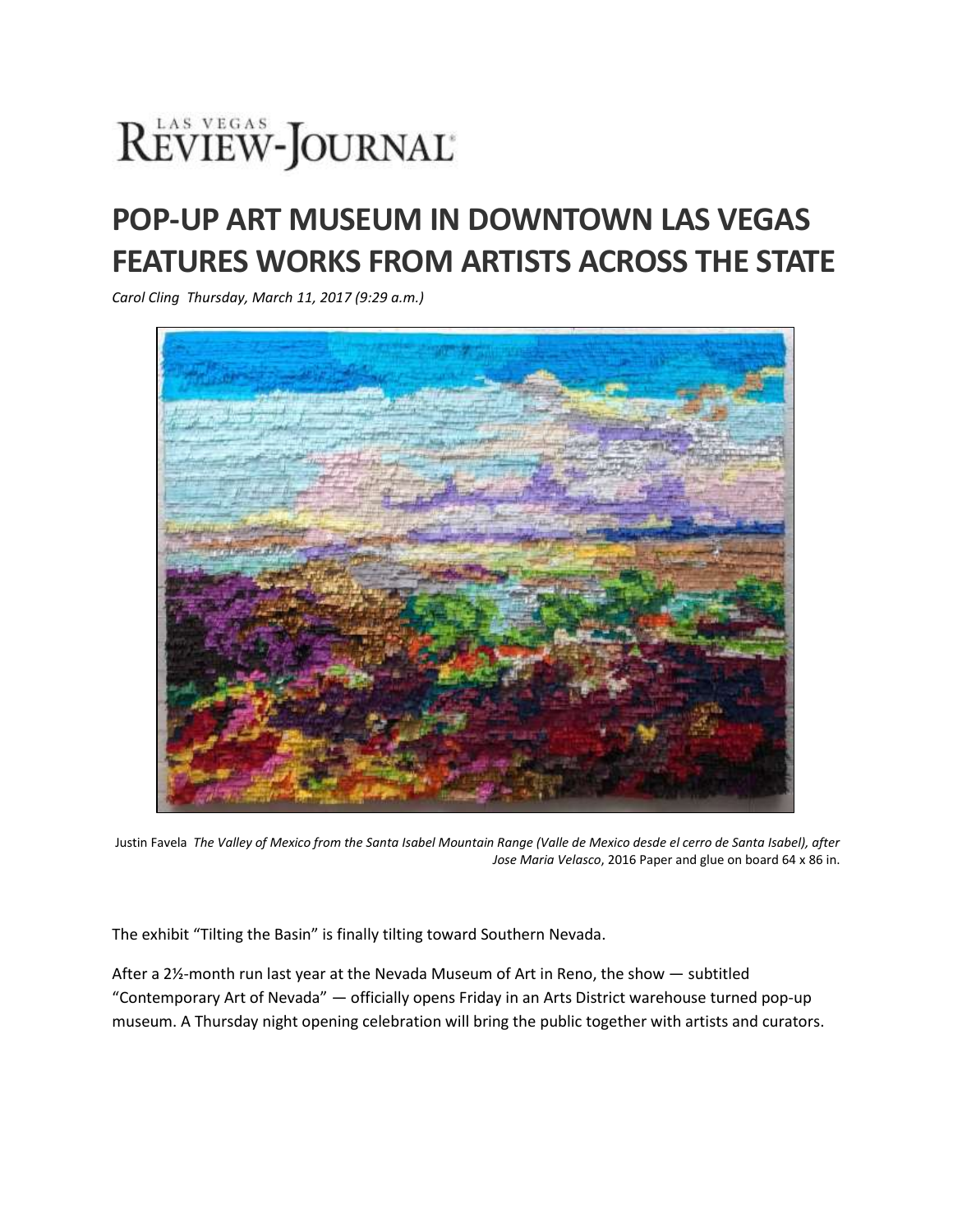Nevada Museum of Art is partnering with the Art Museum at Symphony Park — the organization working toward a future Las Vegas art museum — to present "Tilting the Basin," which spotlights the work of more than 30 Nevada artists.

Curated by NMA's JoAnne Northrup and Las Vegas-based Michele C. Quinn of MCQ Fine Art, "Tilting the Basin" reflects the unique voices, and approaches, of artists working in Nevada.

"I don't want to see five artists doing the same thing," Qunn says, describing the exhibit as a survey of what's happening in the state.

And what's happening is a surprise to a lot of people, Northrup notes, because it's impressive.

Even though Nevada has a special license plate proclaiming the Silver State to be "Rich in Art," Northrup says, "art is not the first thing I think of" in connection with Nevada. "I was surprised by the talent."

Quinn also was "pleasantly surprised" by the Reno artists, but she already knew the quality of work being done in Las Vegas.

In putting "Tilting the Basin" together, the curators wanted to focus on emerging, working artists whose work had shown development over time, Northrup explains.

Six of those artists — three from Southern Nevada, three from Northern Nevada — were featured with multiple works representing, in Northrup's words, "the strongest work in the state."

In the case of the featured artists, "just one work doesn't tell the story," Quinn says. "It's a more indepth view."

Las Vegas-based Brent Sommerhauser, one of the featured "Tilting the Basin" artists, characterizes the show as "more eclectic than it is cohesive."

The "eclectic" description definitely fits Sommerhauser's work, which includes blown glass ("The Well"), woodwork ("Bellmouth," "Curl") and drawings — made by forcing air into a chamber, where soft metal fragments leave their marks.

The title of Las Vegas-based Gig Depio's painting "Bridge the Gap" reflects another "Tilting the Basin" goal: bridging the gap between Northern and Southern Nevada.

" 'Tilting the Basin' is all about setting cliques and politics aside, and a merging of efforts between our two major art communities in Nevada,' " Depio says. "Because Nevada artists make do with little resources and recognition outside our local arts community … it is this very struggle that keeps us on our toes."